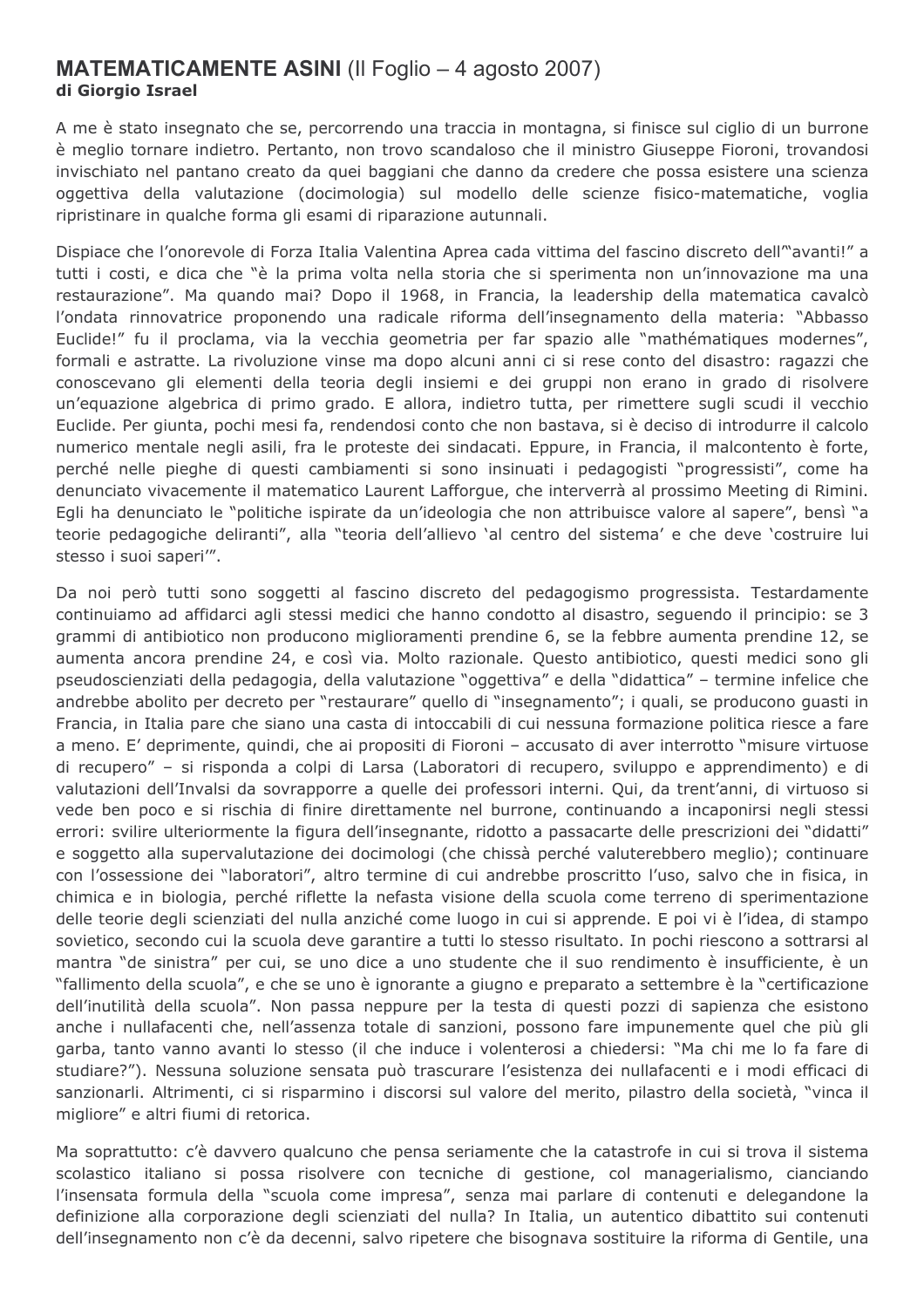delle migliori riforme scolastiche del Novecento, come riconoscono quasi tutti (sottovoce, per non farsi sbertucciare dal pedagogismo progressista). Certo, qualcosa occorreva pur cambiare, salvo che affidare questo compito a personaggi di dubbie capacità.

Veniamo al caso della matematica che ha occupato le prime pagine dei giornali. La stragrande maggioranza dei matematici italiani professa un supremo disprezzo per la didattica della matematica, di cui sopprimerebbe senza rimpianti il settore disciplinare universitario. Eppure, ha preferito, pur di non farsi distrarre dagli interessi e dalle ricerche preferiti, delegare ai "didatti" il compito ingrato di occuparsi dei progetti di riforma che si succedono da un trentennio. Poi, ogni tanto, c'è qualcuno che salta su inorridito. Ricordo un collega che si levò scandalizzato per lamentare che i suoi figli, al termine del liceo, non sapevano quasi far di conto e chiedere come si era potuti giungere a tanto. O quei colleghi che, dopo aver udito da un mio intervento come venivano introdotti certi concetti geometrici nella scuola, si quardarono stupefatti chiedendosi: "Come è potuto succedere tutto questo, perché la nostra comunità non ne ha mai discusso e dove eravamo?". Già, cari colleghi, dove eravamo?

Da noi non ha corso lo stile ghigliottinesco della Francia. Così, da trent'anni, un'orda di metodiche e silenziose termiti demolisce pezzo a pezzo un sistema di insegnamento della matematica che, oltre ai difetti, aveva indiscutibili pregi. Gentile o non Gentile, era un sistema cui aveva contribuito un grande matematico e filosofo come Federigo Enriques, i cui testi scolastici hanno formato generazioni di italiani. La storia di questa demolizione non è roba da poche pagine - ne dirò qualcosa in un libro in preparazione – ma chiunque può ricostruirla leggendo i programmi di riforma dagli anni Ottanta in poi. Non è senza un brivido che si rileggono oggi i sinistri propositi enunciati nel DPR del 1985. L'insegnamento della matematica - si diceva - richiede l'acquisizione di concetti e strutture astratte ma "la vasta esperienza compiuta ha dimostrato che non è possibile giungere all'astrazione matematica senza percorrere un lungo itinerario che collega l'osservazione della realtà, l'attività di matematizzazione, la risoluzione dei problemi, la conquista dei primi livelli di formalizzazione. La più recente ricerca didattica, attraverso un'attenta analisi dei processi cognitivi in cui si articola l'apprendimento della matematica, ne ha rilevato la grande complessità, la gradualità di crescita e linee di sviluppo non univoche". Gli scienziati del nulla, dopo aver vantato le loro "ricerche" e aver enunciato una serie di sciocchezze (ma chi può dire seriamente che la matematica derivi dall'osservazione della realtà?) e di parole vuote (che senso ha parlare genericamente di "attività di matematizzazione"?), annunciano una sensazionale scoperta: il processo che va dall'osservazione della realtà alle prime formalizzazioni è lungo, molto lungo e l'apprendimento della matematica - pensate un po' - è "complesso", cresce in modo "graduale" e - bel problema - non è "univoco". Insomma, per arrivare dalla vista di una pietra a un'equazione bisogna aspettare tanto e poi tanto, andarci piano e seguire percorsi differenziati (una scuola a testa?). Il guaio è che questa pensata (che, per lo sforzo, sarà costata la calvizie ai suoi autori) è stata presa sul serio: dopo trent'anni stiamo ancora qui, fermi all'inizio del "lungo itinerario". Sembrava ragionevole fare un passo oltre Euclide e acquisire almeno la geometria cartesiana. Invece, abbiamo ricominciato daccapo da Aristotele e dopo trent'anni siamo ancora fermi lì. E non crediate che lo dica per scherzo.

Che le termiti del pedagogismo democratico abbiano lavorato a fondo, lo compresi il giorno in cui udii una maestra di scuola materna mostrare trionfante lo scarabocchio di un bambino: "Guardi come emerge la corporeità spaziale, come si esprime la topologia del sopra e del sotto, del davanti e del dietro". Non osai dire che la topologia non c'entrava un fico secco, tanto poco appariva intimidita dalla presenza di un professore di matematica: da qualche parte doveva aver tratto la sicumera per fare un uso di quel termine di cui non capiva un'acca. Incuriosito, ho constatato il dilagare delle idiozie sulla topologia e la spazialità fin dalla scuola materna: il marcio inizia dalla base e per questo è devastante. Quando mio figlio mi disse che aveva avuto la prima lezione di geografia (in prima elementare) credetti che gli avessero messo davanti un mappamondo. Che ingenuità! Non sapevo che l'umanità era uscita dalle caverne. Gli avevano chiesto di disegnare quel che vedeva dalla finestra: disegnò il muro della mensa. Poi, gli proposero la figura di un piatto con una mela da cui usciva un verme. Doveva dire se il verme era dentro o fuori la mela, la mela sopra o sotto il piatto, ecc. Ma che c'entra con la geografia? direte. Non siate trogloditi! Studiare geografia significa assimilare la "spazialità", capire il sotto e il sopra, il dentro e il fuori - così come studiare la storia significa assimilare la temporalità, e non parlare degli antichi Romani, come si faceva ai tempi di Checco e Nina. Sono cose difficili che richiedono un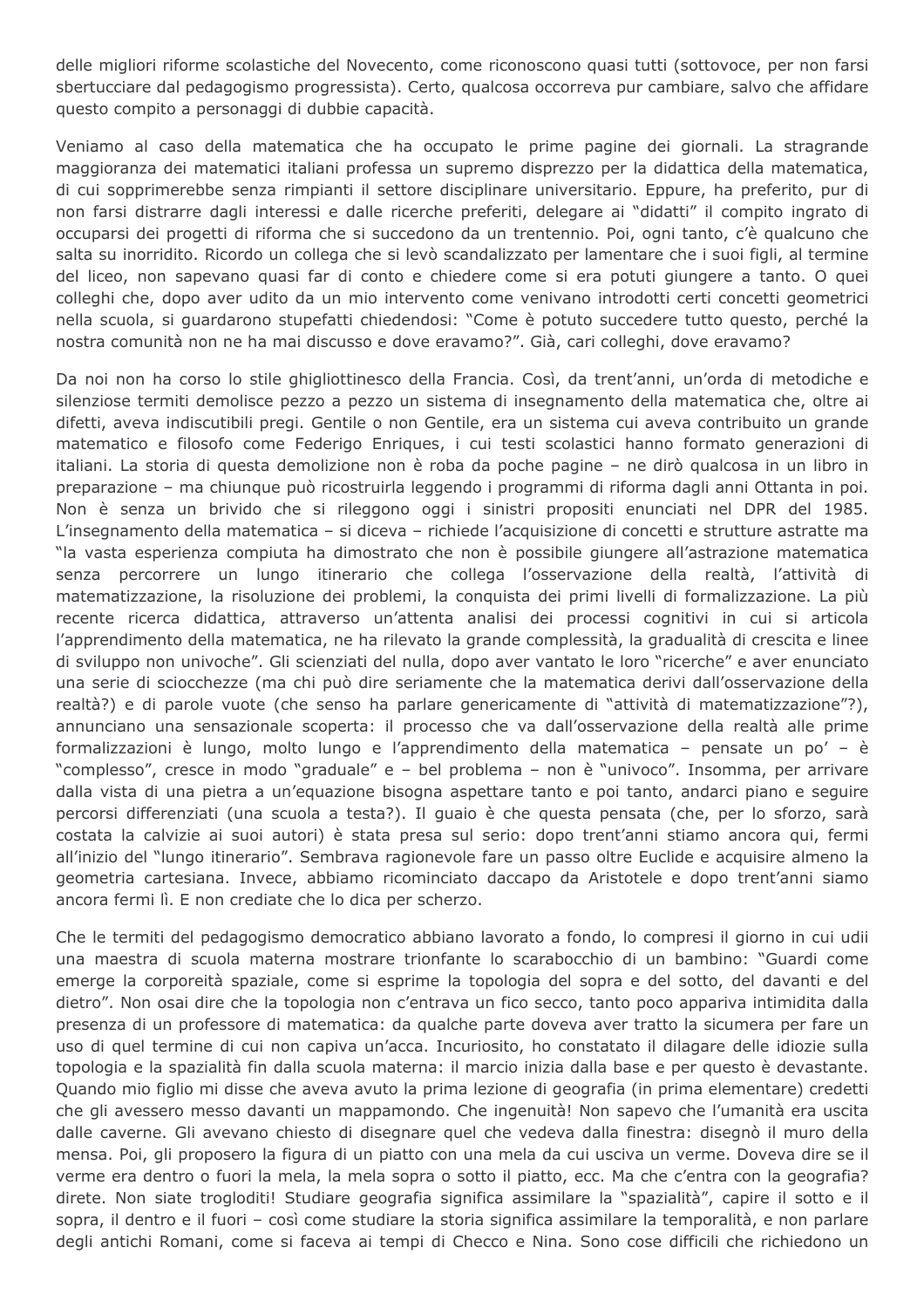lungo approfondimento: il tormentone dura per quasi tutte le elementari e quando si parlerà di geografia in senso tradizionale sarà per definire in termini generali cos'è un deserto o una tundra. Così la geometria ha invaso la geografia e l'ha svuotata di concretezza. In cambio, la geometria è stata svuotata di astrazione e ridotta a esperienza concreta della spazialità; proprio quel livello in cui non è pensabile la matematica... Dicono i programmi che ci si introduce allo studio della geometria apprendendo che cos'è la "collocazione di oggetti in un ambiente, avendo come riferimento se stessi, persone, oggetti". Ma definire la spazialità mediante la collocazione di oggetti è coerente, più che con la nozione moderna di spazio, con quella di "luogo" aristotelico in cui lo spazio è soltanto l'aggregato di corpi materiali. L'insistenza sull'esplorazione soggettiva della spazialità potrebbe far pensare che i nostri teorici siano fenomenologi husserliani. Troppo onore. Husserl avrebbe spiegato loro che, per tale via, non si arriva mai alla concezione dello spazio come un contenitore vuoto definito indipendentemente da ogni presenza soggettiva, che è caratteristica della matematica moderna.

E' istruttivo leggere la definizione che si dà della matematica nelle "pagelle" delle elementari – ma c'è bisogno di definire una materia in una pagella? – in conformità ai programmi ministeriali. Nella scuola primaria la matematica consiste nell<sup>"</sup>osservare oggetti e fenomeni e individuare grandezze misurabili, effettuare misure con strumenti elementari e classificare oggetti in base a una proprietà, raccogliere dati e informazioni e saperli organizzare". Tutte cose che con la matematica non c'entrano un fico secco, neanche in un'ipotetica fase intuitiva preliminare e che, casomai, definiscono l'oggetto della fisica. Come può funzionare una scuola in cui chi definisce materie e programmi ha un'idea della matematica che lo rende meritevole di un cappello con le orecchie d'asino?

E' dalle elementari che inizia il disastro. Il resto è un corollario: migliaia di studenti fermi sul "lungo" itinerario", mentre avrebbero potuto - senza concedere nulla ai furori delle "mathématiques modernes" - accedere rapidamente all'astrazione e al calcolo come decine di generazioni prima di loro. Dicono che i bambini hanno bisogno di concretezza e, per insegnargli a contare, li bombardano di insiemi di mele e fiori. Ma chi abbia visto un bambino in vita sua sa con quanta facilità possa passare dal contare con gli oggetti al calcolo mentale e quanto ciò lo diverta. Posto di fronte al compito di aggiungere 2 a 2 e così via, costruendo la successione 2, 4, 6, 8, ... mio figlio si arrestava a 20. "Perché mai?" ho chiesto. "Perché la maestra ha detto che, in prima, oltre al 20 non si va". Difatti, "studiavano" soltanto due o tre numeri al mese... L'ho invitato a infischiarsene e allora non finiva più, anzi ha posto una bella domanda: "Esistono 'tutti' i numeri?". Fate la prova e vedrete se per un bambino qualsiasi sia più gratificante cincischiare per anni sul "sotto" e il "sopra" o mostrare di conoscere la tavola pitagorica.

Secondo Giulio Giorello, la colpa è di coloro che nei talk show si vantano di non saper contare. E' vero, si tratta di uno snobismo stucchevole. Ma che dire di quei fessi che fanno credere che si possano scrivere le equazioni dell'amore o calcolare gli indici di felicità? Dice Giorello che bisogna rendere la matematica più appetibile non riducendola a un'arida sequenza di teoremi. S'informi dei programmi. Più terra terra di così... Del resto, i pedagogisti democratici ci hanno pensato a rendere la matematica appetibile secondo la formula zapaterista della "matematica del cittadino". Nella riforma del 2004 è dato leggere la seguente impagabile prosa: "Un obbiettivo specifico di apprendimento di matematica è, e deve essere sempre, allo stesso tempo, non solo ricco di risonanze di natura linguistica, storica, espressiva, estetica, motoria, sociale, morale e religiosa, ma anche lievitare comportamenti personali adequati alla convivenza civile". Scusate la rozzezza, ma che vuol dire? Che, d'ora in poi, mentre si risolve un'equazione differenziale si deve far ginnastica, pregare o pagare le tasse, e viceversa? Intanto i prodotti di queste trombonate sono persone che conoscono soltanto la matematica che serve a supplire all'italiano che non conoscono: + al posto di "più" e x al posto di "per".

Secondo Piergiorgio Odifreddi, la colpa è, manco a dirlo, della chiesa. Dovrebbe chiedersi se non sia anche colpa sua, quando lascia credere che la matematica serva a distruggere la religione e il capitalismo e, a tal fine, propala di tutto. Come quando scrisse che von Neumann aveva formulato un modello matematico per massimizzare il numero dei morti a Hiroshima. Gli contestai che era una panzana e mi rispose di averla presa da un libro e che, se era una balla, non era colpa sua, le fonti c'erano: esempio preclaro di rigore scientifico. Odifreddi ha molti seguaci ma molti altri dicono che se la matematica conduce a quel modo di pensare allora è una disciplina odiosa. Da qualunque parte lo si